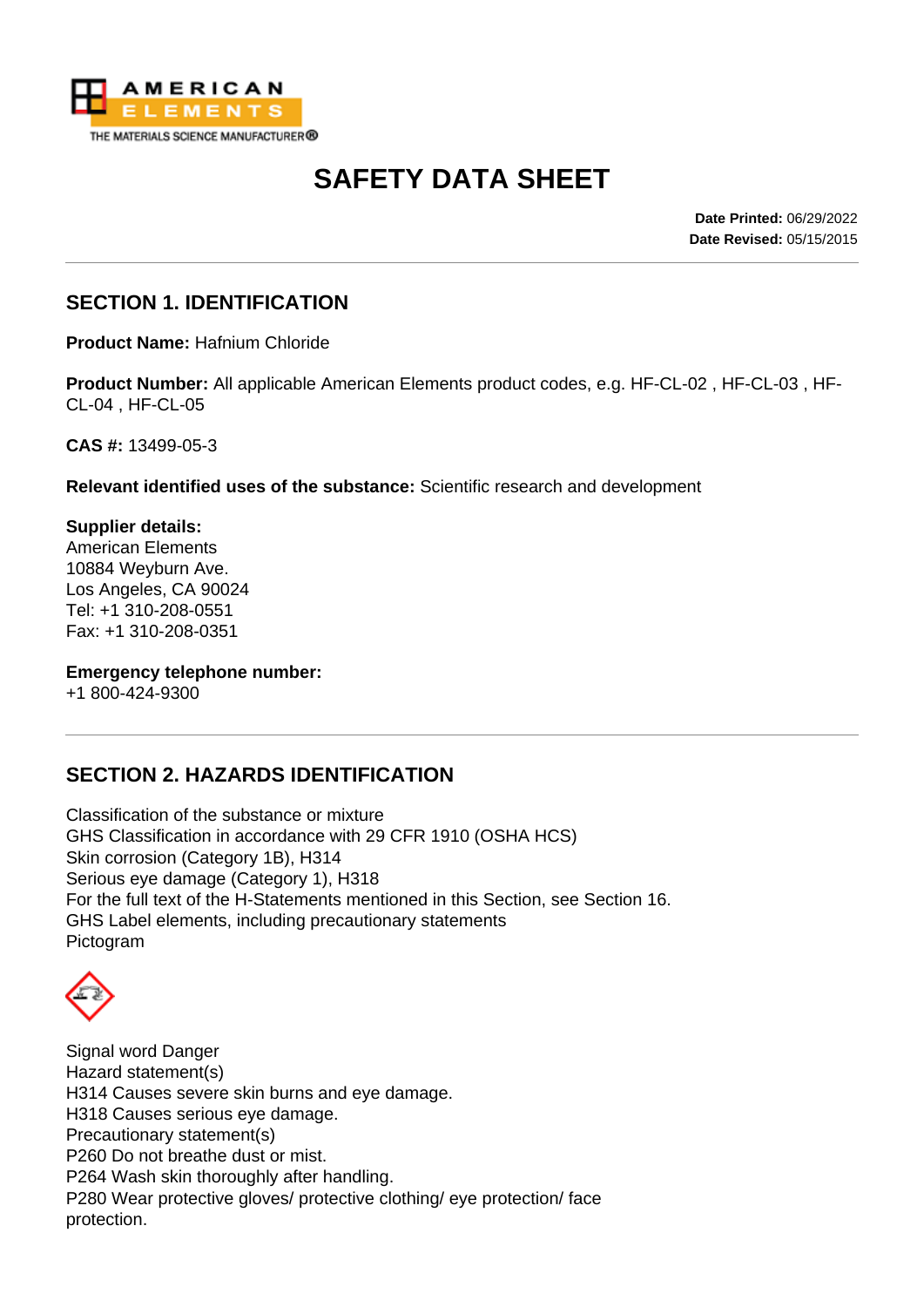P301 + P330 + P331 IF SWALLOWED: Rinse mouth. Do NOT induce vomiting. P303 + P361 + P353 IF ON SKIN (or hair): Take off immediately all contaminated clothing. Rinse skin with water/shower. P304 + P340 + P310 IF INHALED: Remove person to fresh air and keep comfortable for breathing. Immediately call a POISON CENTER/doctor. P305 + P351 + P338 + P310 IF IN EYES: Rinse cautiously with water for several minutes. Remove contact lenses, if present and easy to do. Continue rinsing. Immediately call a POISON CENTER/doctor. P363 Wash contaminated clothing before reuse. P405 Store locked up. P501 Dispose of contents/ container to an approved waste disposal plant. Hazards not otherwise classified (HNOC) or not covered by GHS - none

## **SECTION 3. COMPOSITION/INFORMATION ON INGREDIENTS**

**Substances** Formula : Cl4Hf Molecular weight : 320.3 g/mol CAS-No. : 13499-05-3 EC-No. : 236-826-5

## **SECTION 4. FIRST AID MEASURES**

Description of first aid measures General advice

Consult a physician. Show this safety data sheet to the doctor in attendance.Move out of dangerous area.

If inhaled

If breathed in, move person into fresh air. If not breathing, give artificial respiration. Consult a physician.

In case of skin contact

Take off contaminated clothing and shoes immediately. Wash off with soap and plenty of water.

Consult a physician.

In case of eye contact

Rinse thoroughly with plenty of water for at least 15 minutes and consult a physician.Continue rinsing eyes during transport to hospital.

If swallowed

Do NOT induce vomiting. Never give anything by mouth to an unconscious person. Rinse mouth with water. Consult a physician.

Most important symptoms and effects, both acute and delayed

The most important known symptoms and effects are described in the labelling (see section 2) and/or in section 11

Indication of any immediate medical attention and special treatment needed No data available

## **SECTION 5. FIREFIGHTING MEASURES**

Extinguishing media Suitable extinguishing media Use water spray, alcohol-resistant foam, dry chemical or carbon dioxide.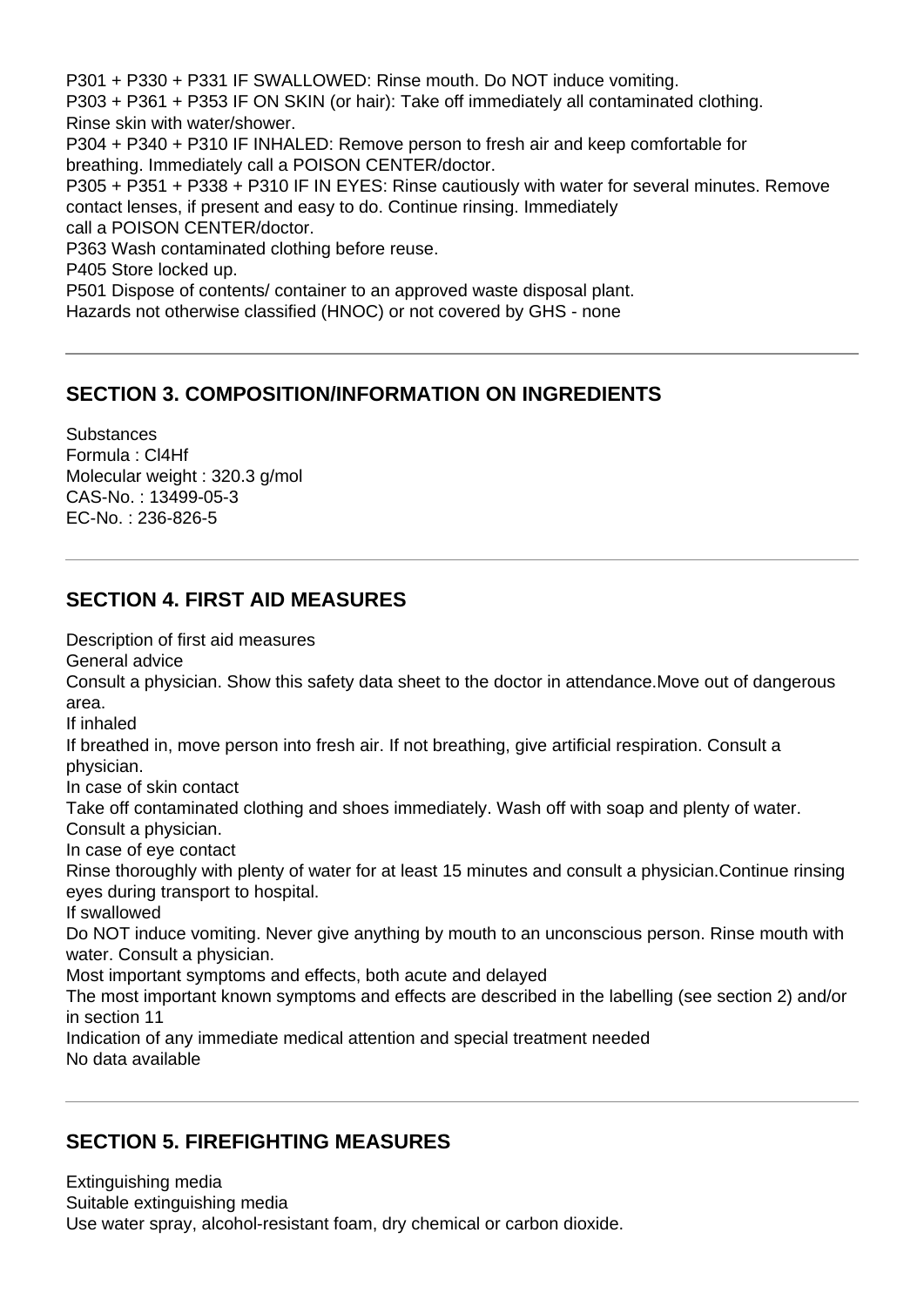Special hazards arising from the substance or mixture Hydrogen chloride gas, Hafnium oxide Advice for firefighters Wear self-contained breathing apparatus for firefighting if necessary. Further information No data available

#### **SECTION 6. ACCIDENTAL RELEASE MEASURES**

Personal precautions, protective equipment and emergency procedures Use personal protective equipment. Avoid dust formation. Avoid breathing vapours, mist or gas. Ensure adequate ventilation. Evacuate personnel to safe areas. Avoid breathing dust. For personal protection see section 8. Environmental precautions Do not let product enter drains. Methods and materials for containment and cleaning up Pick up and arrange disposal without creating dust. Sweep up and shovel. Keep in suitable, closed containers for disposal. Reference to other sections For disposal see section 13.

## **SECTION 7. HANDLING AND STORAGE**

Precautions for safe handling

Avoid formation of dust and aerosols.Further processing of solid materials may result in the formation of combu

formation should be taken into consideration before additional processing

Provide appropriate exhaust ventilation at places where dust is formed.

For precautions see section 2.

Conditions for safe storage, including any incompatibilities

Keep container tightly closed in a dry and well-ventilated place.

Moisture sensitive. Keep in a dry place.

Specific end use(s)

Apart from the uses mentioned in section 1 no other specific uses are stipulated

## **SECTION 8. EXPOSURE CONTROLS/PERSONAL PROTECTION**

Exposure controls

Appropriate engineering controls

Handle in accordance with good industrial hygiene and safety practice. Wash hands before breaks and at the end of workday.

Personal protective equipment

Eye/face protection

Face shield and safety glasses Use equipment for eye protection tested and approved under appropriate government standards such as NIOSH (US) or EN 166(EU). Skin protection

Handle with gloves. Gloves must be inspected prior to use. Use proper glove removal technique (without touching glove's outer surface) to avoid skin contact with this product. Dispose of contaminated gloves after use in accordance with applicable laws and good laboratory practices. Wash and dry hands.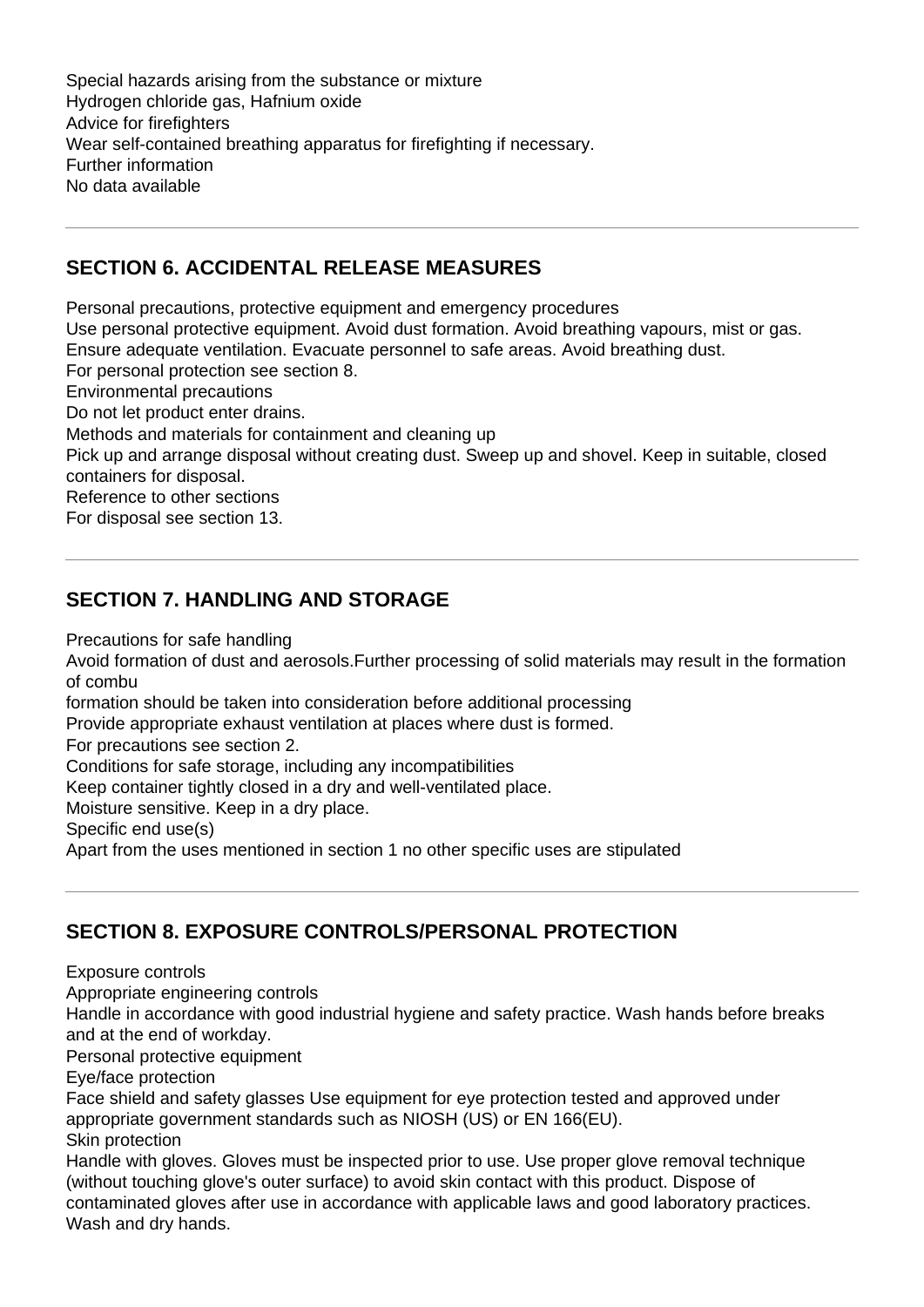Body Protection

Complete suit protecting against chemicals, The type of protective equipment must be selected according to the concentration and amount of the dangerous substance at the specific workplace. Respiratory protection

Where risk assessment shows air-purifying respirators are appropriate use (EN 143) respirator cartridges as a backup to engineering controls. If th full-face supplied air respirator. Use respirators and components tested and approved under appropriate government standards such as NIOSH (US) or CEN (EU).

Control of environmental exposure Do not let product enter drains.

## **SECTION 9. PHYSICAL AND CHEMICAL PROPERTIES**

Information on basic physical and chemical properties Appearance Form: powder Odour No data available Odour Threshold No data available pH No data available Melting point/freezing point No data available Initial boiling point and boiling range No data available Flash point Not applicable Evaporation rate No data available Flammability (solid, gas) No data available Upper/lower flammability or explosive limits No data available Vapour pressure 1 hPa at 190 °C (374 °F) Vapour density No data available Relative density No data available Water solubility No data available Partition coefficient: noctanol/water No data available Auto-ignition temperature No data available Decomposition temperature No data available Viscosity No data available Explosive properties No data available Oxidizing properties No data available Other safety information No data available

## **SECTION 10. STABILITY AND REACTIVITY**

**Reactivity** No data available Chemical stability Stable under recommended storage conditions. Possibility of hazardous reactions No data available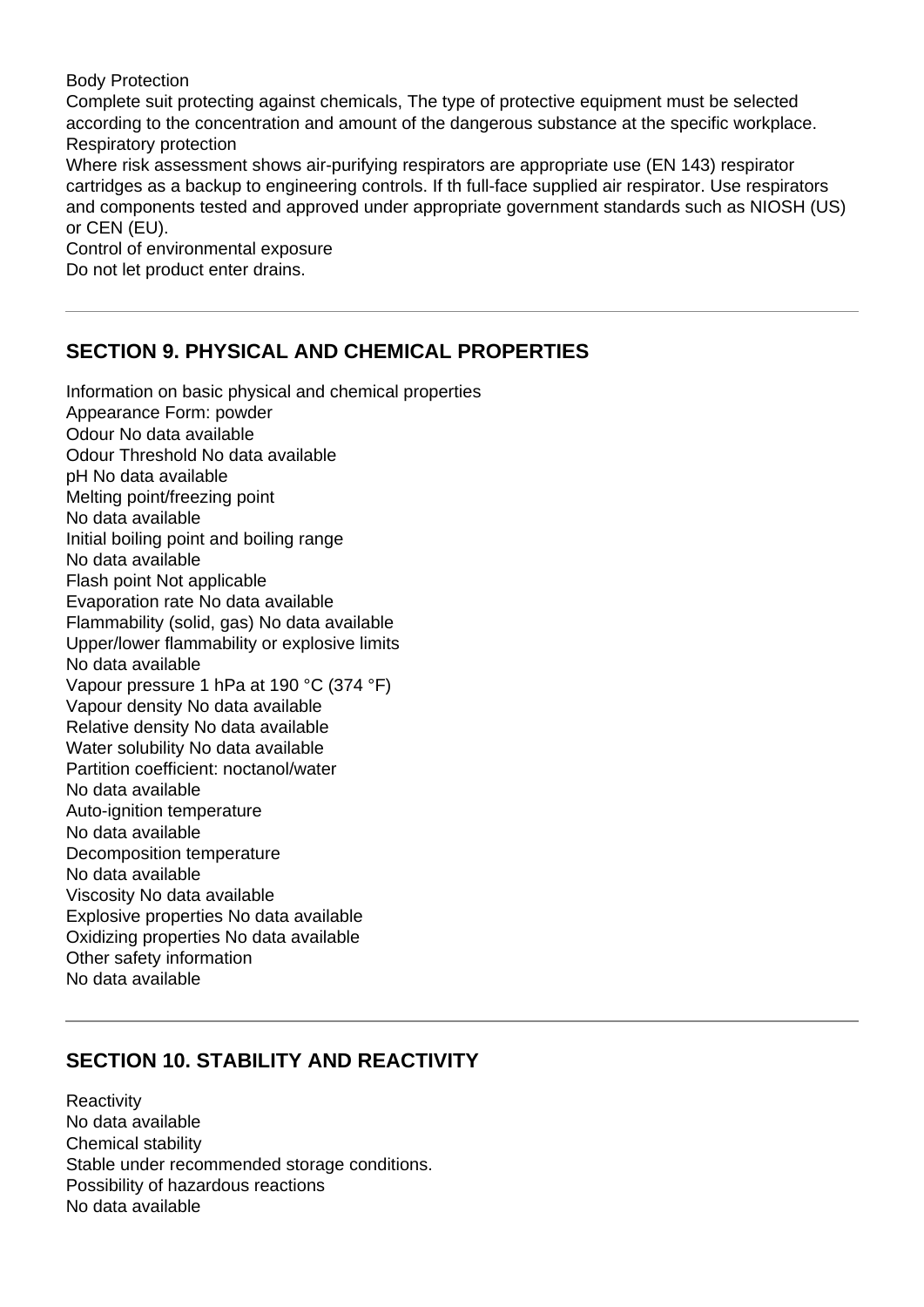Conditions to avoid No data available Incompatible materials Strong oxidizing agents Hazardous decomposition products Hazardous decomposition products formed under fire conditions. - Hydrogen chloride gas, Hafnium oxide Other decomposition products - No data available In the event of fire: see section 5

# **SECTION 11. TOXICOLOGICAL INFORMATION**

Information on toxicological effects Acute toxicity No data availableHafnium tetrachloride Inhalation: No data available(Hafnium tetrachloride) Dermal: No data available(Hafnium tetrachloride) No data available(Hafnium tetrachloride) Skin corrosion/irritation No data available(Hafnium tetrachloride) Serious eye damage/eye irritation No data available(Hafnium tetrachloride) Respiratory or skin sensitisation No data available(Hafnium tetrachloride) Germ cell mutagenicity No data available(Hafnium tetrachloride) **Carcinogenicity** IARC: No component of this product present at levels greater than or equal to 0.1% is identified as probable, possible or confirmed human carcinogen by IARC. No component of this product present at levels greater than or equal to 0.1% is identified as probable, possible or confirmed human carcinogen by IARC. NTP: No component of this product present at levels greater than or equal to 0.1% is identified as a known or anticipated carcinogen by NTP. No component of this product present at levels greater than or equal to 0.1% is identified as a known or anticipated carcinogen by NTP. OSHA: No component of this product present at levels greater than or equal to 0.1% is identified as a carcinogen or potential carcinogen by OSHA. No component of this product present at levels greater than or equal to 0.1% is identified as a carcinogen or potential carcinogen by OSHA. Reproductive toxicity No data available(Hafnium tetrachloride) No data available(Hafnium tetrachloride) Specific target organ toxicity - single exposure No data available(Hafnium tetrachloride) Specific target organ toxicity - repeated exposure No data available Aspiration hazard No data available(Hafnium tetrachloride) Additional Information RTECS: Not available burning sensation, Cough, wheezing, laryngitis, Shortness of breath, spasm, inflammation and edema of the larynx, spasm, inflammation and edema of the bronchi, pneumonitis, pulmonary edema, Material is extremely destructive to tissue of the mucous membranes and upper respiratory tract, eyes,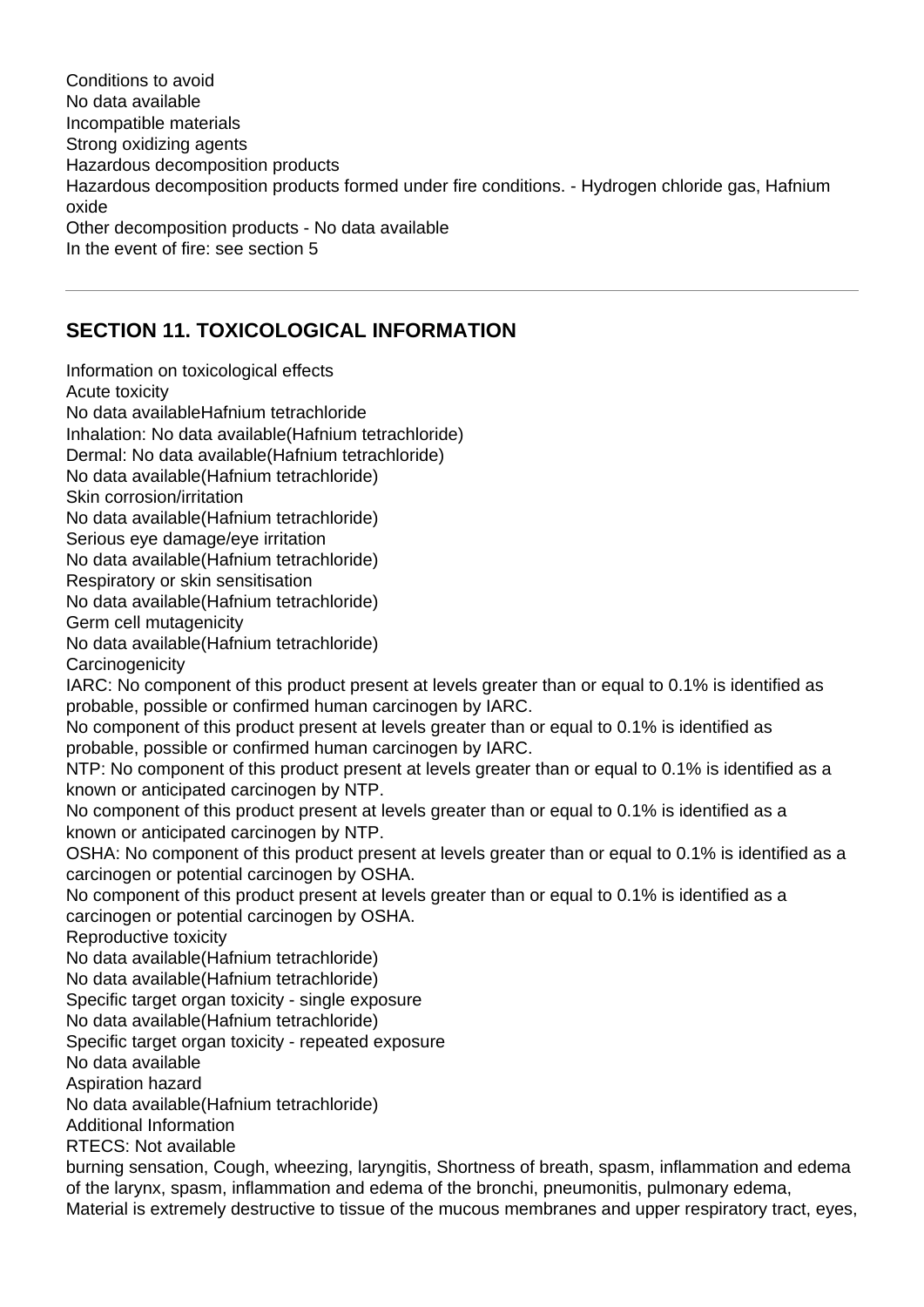and skin., To the best of our knowledge, the chemical, physical, and toxicological properties have not been thoroughly investigated.(Hafnium tetrachloride)

#### **SECTION 12. ECOLOGICAL INFORMATION**

**Toxicity** No data available Persistence and degradability No data available Bioaccumulative potential No data available Mobility in soil No data available(Hafnium tetrachloride) Results of PBT and vPvB assessment PBT/vPvB assessment not available as chemical safety assessment not required/not conducted Other adverse effects No data available

# **SECTION 13. DISPOSAL CONSIDERATIONS**

Waste treatment methods Product Offer surplus and non-recyclable solutions to a licensed disposal company. Contact a licensed professional waste disposal service to dispose of this material. Dissolve or mix the material with a combustible solvent and burn in a chem scrubber. Contaminated packaging Dispose of as unused product.

## **SECTION 14. TRANSPORT INFORMATION**

DOT (US) UN number: 3260 Class: 8 Packing group: II Proper shipping name: Corrosive solid, acidic, inorganic, n.o.s. (Hafnium tetrachloride) Poison Inhalation Hazard: No IMDG UN number: 3260 Class: 8 Packing group: II EMS-No: F-A, S-B Proper shipping name: CORROSIVE SOLID, ACIDIC, INORGANIC, N.O.S. (Hafnium tetrachloride) IATA UN number: 3260 Class: 8 Packing group: II Proper shipping name: Corrosive solid, acidic, inorganic, n.o.s. (Hafnium tetrachloride)

## **SECTION 15. REGULATORY INFORMATION**

SARA 302 Components

No chemicals in this material are subject to the reporting requirements of SARA Title III, Section 302. SARA 313 Components

This material does not contain any chemical components with known CAS numbers that exceed the threshold (De Minimis) reporting levels established by SARA Title III, Section 313.